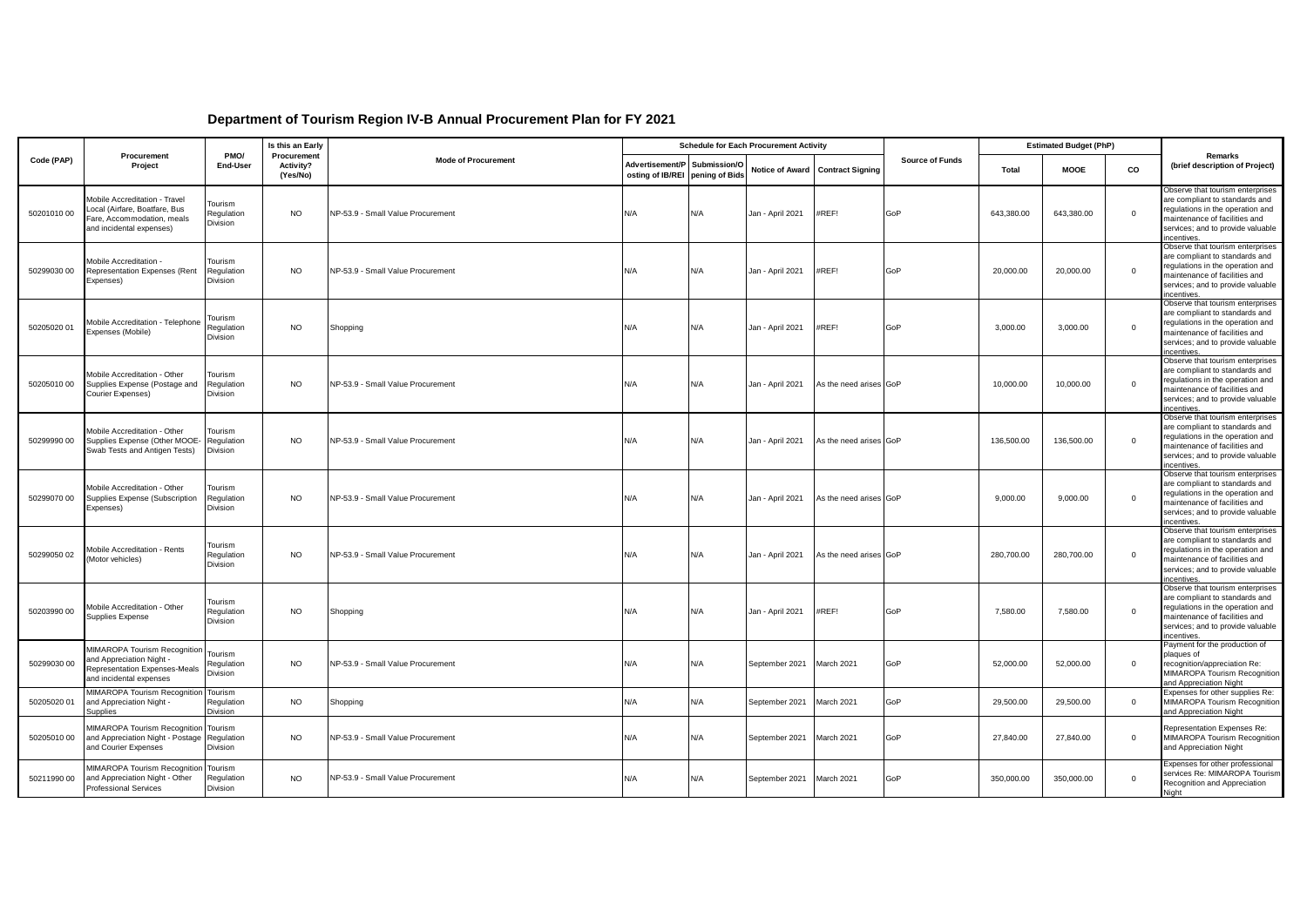|              |                                                                                                       |                                    | Is this an Early                     |                                   |                                                    |              | <b>Schedule for Each Procurement Activity</b> |                                  |                        |              | <b>Estimated Budget (PhP)</b> |              |                                                                                                                                                                                                                                                                                         |
|--------------|-------------------------------------------------------------------------------------------------------|------------------------------------|--------------------------------------|-----------------------------------|----------------------------------------------------|--------------|-----------------------------------------------|----------------------------------|------------------------|--------------|-------------------------------|--------------|-----------------------------------------------------------------------------------------------------------------------------------------------------------------------------------------------------------------------------------------------------------------------------------------|
| Code (PAP)   | Procurement<br>Project                                                                                | PMO/<br>End-User                   | Procurement<br>Activity?<br>(Yes/No) | <b>Mode of Procurement</b>        | Advertisement/P<br>osting of IB/REI pening of Bids | Submission/O |                                               | Notice of Award Contract Signing | <b>Source of Funds</b> | Total        | <b>MOOE</b>                   | CO           | Remarks<br>(brief description of Project)                                                                                                                                                                                                                                               |
| 50203090 00  | MIMAROPA Tourism Recognition Tourism<br>and Appreciation Night -<br>Giveawavs                         | Regulation<br>Division             | <b>NO</b>                            | NP-53.9 - Small Value Procurement | N/A                                                | N/A          | September 2021                                | March 2021                       | GoP                    | 275,000.00   | 275,000.00                    | $\mathbf{0}$ | Expenses for giveways Re:<br>MIMAROPA Tourism Recognition<br>and Appreciation Night                                                                                                                                                                                                     |
| 50205020 01  | MIMAROPA Tourism Recognition<br>and Appreciation Night<br>Telephone Expenses - Mobile                 | Tourism<br>Regulation<br>Division  | <b>NO</b>                            | Shopping                          | N/A                                                | N/A          | September 2021                                | March 2021                       | GoP                    | 500.00       | 500.00                        | $\mathbf{0}$ | Telephone expenses (mobile) Re:<br>MIMAROPA Tourism Recognition<br>and Appreciation Night                                                                                                                                                                                               |
|              | Procurement of one (1) motor<br>vehicle                                                               | Tourism<br>Regulation<br>Division  | <b>NO</b>                            | <b>Competitive Bidding</b>        | Feb - Sep 2021                                     | N/A          | Feb - Sep 2021                                | Feb - Sep 2021                   | GoP                    | 1,065,000.00 | 1,065,000.00                  | $\mathbf{0}$ | Continuously upgrade the<br>services of the DOT MIMAROPA<br>until the highest level of customer<br>satisfaction is achieved                                                                                                                                                             |
| 50299030 00  | Management of TourLISTA<br>system - Meals and Venue                                                   | Tourism<br>Development<br>Division | <b>NO</b>                            | NP-53.9 - Small Value Procurement | Jan - Dec 2021                                     | N/A          | Jan - Dec 2021                                | an - Dec 2021                    | GoP                    | 25,812.00    | 25,812.00                     | $\mathbf{0}$ | Easier to Generate reliable<br>tourism statistics data.Web<br>based hosting with text alert                                                                                                                                                                                             |
| 50299030 00  | Continuation of Roll-out of<br>TourLISTA system (virtual)                                             | Tourism<br>Development<br>Division | <b>NO</b>                            | NP-53.9 - Small Value Procurement | Jan - Jun 2021                                     | N/A          | Jan - Jun 2021                                | Jan - Jun 2021                   | GoP                    | 8,600.00     | 8,600.00                      | $\mathbf{0}$ | Easier to Generate reliable<br>tourism statistics data. Web<br>based hosting with text alert                                                                                                                                                                                            |
| 50299030 00  | Participation in the celebration<br>National Statistics Month                                         | Tourism<br>Development<br>Division | <b>NO</b>                            | NP-53.9 - Small Value Procurement | Oct 2021                                           | N/A          | Oct-21                                        | Oct-21                           | GoP                    | 20.000.00    | 20,000,00                     | $\mathbf{0}$ | nformation campaign on the<br>importance of tourism statistics<br>data.                                                                                                                                                                                                                 |
| '50299030 00 | Assessment and Preparatory<br>activities of LGUs/Tourist<br>Destinations - Accommodation              | Tourism<br>Development<br>Division | <b>NO</b>                            | NP-53.9 - Small Value Procurement | N/A                                                | N/A          | $Jul-21$                                      | $Jul-21$                         | GoP                    | 74,800.00    | 74,800.00                     | $\mathbf{0}$ | Expenses for accommodation<br>and meals Re: conduct of the<br>Assessment of Response and<br>Recovery Plan                                                                                                                                                                               |
| '50299030 00 | Assessment and Preparatory<br>activities of LGUs/Tourist<br>Destinations - Meals and Venue            | Tourism<br>Development<br>Division | <b>NO</b>                            | NP-53.9 - Small Value Procurement | N/A                                                | N/A          | $Jul-21$                                      | $Jul-21$                         | GoP                    | 52,800.00    | 52,800.00                     | $\mathbf{0}$ | Expenses for accommodation<br>and meals Re: conduct of the<br>Assessment of Response and<br>Recovery Plan                                                                                                                                                                               |
| 5029999000   | Assessment and Preparatory<br>activities of LGUs/Tourist<br>Destinations - RTPCR / Swab               | Tourism<br>Development<br>Division | <b>NO</b>                            | NP-53.9 - Small Value Procurement | N/A                                                | N/A          | $Jul-21$                                      | $Jul-21$                         | GoP                    | 49,500.00    | 49,500.00                     | $\mathbf{0}$ | Expenses for travel local (airfare)<br>Re: conduct of the Assessment of<br>Response and Recovery Plan                                                                                                                                                                                   |
| 5020101000   | Assessment and Preparatory<br>activities of LGUs/Tourist<br>Destinations - Airfare                    | Tourism<br>Development<br>Division | <b>NO</b>                            | NP-53.9 - Small Value Procurement | N/A                                                | N/A          | $Jul-21$                                      | $Jul-21$                         | GoP                    | 54.900.00    | 54.900.00                     | $\mathbf{0}$ | Expenses for accommodation<br>and meals Re: conduct of the<br>Assessment of Response and<br>Recovery Plan                                                                                                                                                                               |
| 50299050 02  | Assessment and Preparatory<br>activities of LGUs/Tourist<br>Destinations - Van Hire                   | Tourism<br>Development<br>Division | <b>NO</b>                            | NP-53.9 - Small Value Procurement | N/A                                                | N/A          | $Jul-21$                                      | <b>Jul-21</b>                    | GoP                    | 90.000.00    | 90.000.00                     | $\mathbf{0}$ | Expenses for accommodation<br>and meals Re: conduct of the<br>Assessment of Response and<br>Recovery Plan                                                                                                                                                                               |
| 50203990 00  | Assessment and Preparatory<br>activities of LGUs/Tourist<br>Destinations - Miscellaneous<br>expernses | Tourism<br>Development<br>Division | <b>NO</b>                            | NP-53.9 - Small Value Procurement | N/A                                                | N/A          | $Jul-21$                                      | <b>Jul-21</b>                    | GoP                    | 10,000.00    | 10,000.00                     | $\mathbf{0}$ | Expenses for accommodation<br>and meals Re: conduct of the<br>Assessment of Response and<br>Recovery Plan                                                                                                                                                                               |
| 50299030 00  | Public Service Continuity Plan<br>Honorarium                                                          | Tourism<br>Development<br>Division | <b>NO</b>                            | <b>Direct Contracting</b>         | July - Dec 2021                                    | N/A          | July - Dec 2021                               | luly - Dec 2021                  | GoP                    | 86.400.00    | 86.400.00                     | $\mathbf{0}$ | Prepare and develop public<br>service continuity plan for<br>continuous delivery of service<br>during emergencies                                                                                                                                                                       |
| 50299030 00  | Convergence Program -<br>Governance                                                                   | Tourism<br>Development<br>Division | <b>NO</b>                            | NP-53.9 - Small Value Procurement | N/A                                                | N/A          | As the need<br>arises                         | As the need arises GoP           |                        | 20,000.00    | 20,000.00                     | $\mathbf{0}$ | Quarterly meetings of RDC,<br>Sectoral Committees, and<br>Special Committees like<br>MIMAROPA Regional Tourism<br>Committee, Regional Ecotourism                                                                                                                                        |
|              | Industry Training - Bounce Back<br>Marketing - Honorarium                                             | TRD - Training                     | <b>NO</b>                            | <b>Direct Contracting</b>         | March 2021                                         | N/A          | March 2021                                    | March 2021                       | GoP                    | 86,400.00    | 86,400.00                     | $\mathbf{0}$ | The program aims to provide<br>knowledge of practical and basic<br>ways on how to bounce back in a<br>pandemic situation; and help the<br><b>DOT Accredited Tourism</b><br>Enterprises understand and<br>analyze the best tools in<br>developing a marketing plan in<br>the New Normal. |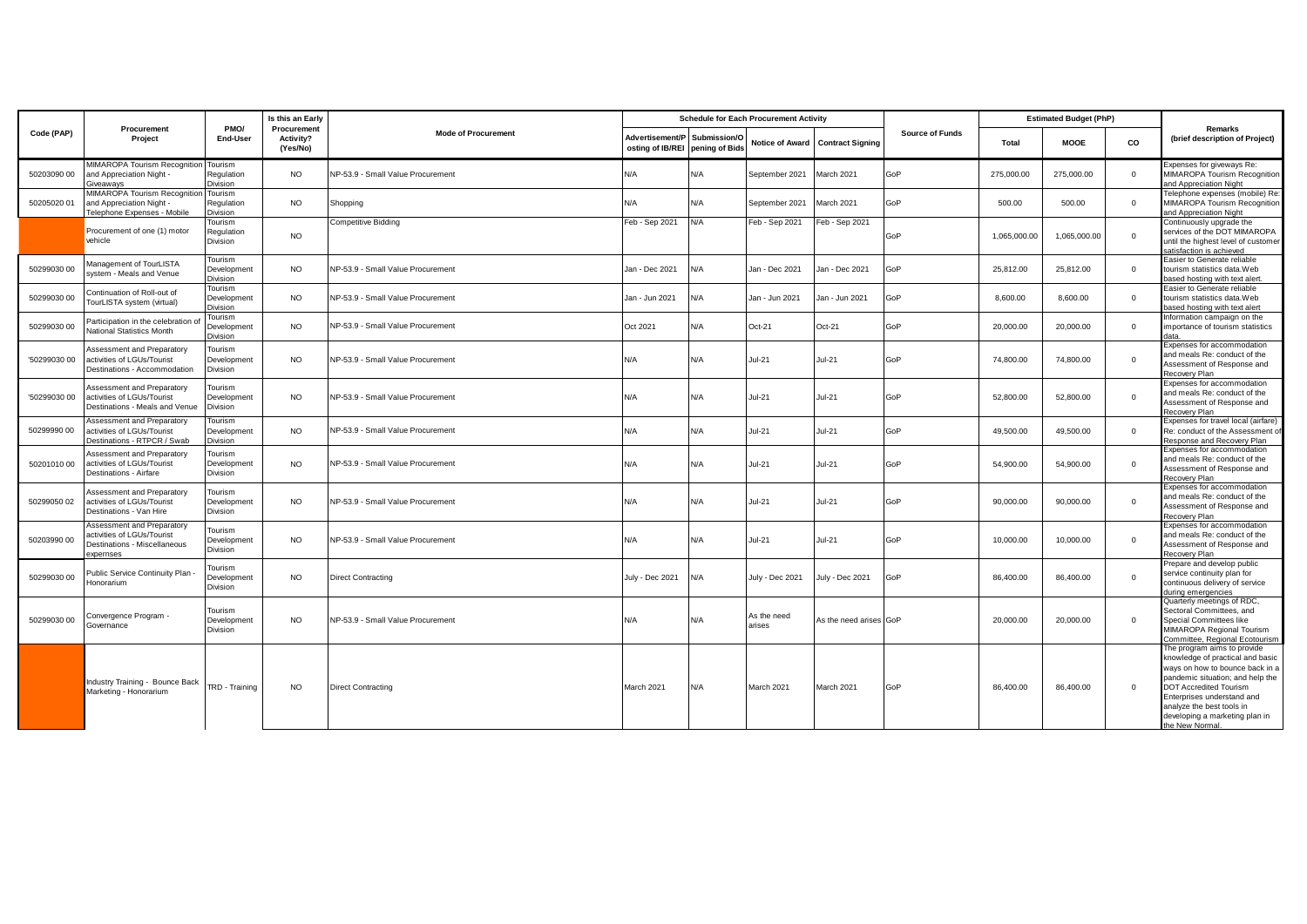|              |                                                                                                                                  |                  | Is this an Early                     |                                   |                                                                 |     | <b>Schedule for Each Procurement Activity</b> |                                  |                        |            | <b>Estimated Budget (PhP)</b> | co<br>$\mathbf{0}$ |                                                                                                                                                                                                                                                                                       |
|--------------|----------------------------------------------------------------------------------------------------------------------------------|------------------|--------------------------------------|-----------------------------------|-----------------------------------------------------------------|-----|-----------------------------------------------|----------------------------------|------------------------|------------|-------------------------------|--------------------|---------------------------------------------------------------------------------------------------------------------------------------------------------------------------------------------------------------------------------------------------------------------------------------|
| Code (PAP)   | Procurement<br>Project                                                                                                           | PMO/<br>End-User | Procurement<br>Activity?<br>(Yes/No) | <b>Mode of Procurement</b>        | Advertisement/P Submission/O<br>osting of IB/REI pening of Bids |     |                                               | Notice of Award Contract Signing | <b>Source of Funds</b> | Total      | <b>MOOE</b>                   |                    | Remarks<br>(brief description of Project)                                                                                                                                                                                                                                             |
| 50205020 01  | Industry Training - Bounce Back<br>Marketing - Telephone expenses TRD - Training<br>(mobile                                      |                  | <b>NO</b>                            | <b>Direct Contracting</b>         | March 2021                                                      | N/A | March 2021                                    | March 2021                       | GoP                    | 4,500.00   | 4,500.00                      |                    | he program aims to provide<br>knowledge of practical and basic<br>ways on how to bounce back in a<br>pandemic situation; and help the<br><b>DOT Accredited Tourism</b><br>Enterprises understand and<br>analyze the best tools in<br>developing a marketing plan in<br>the New Normal |
|              | Industry Training - Tour Guiding<br>for Persons with Special Needs - TRD - Training<br>Honorarium                                |                  | <b>NO</b>                            | <b>Direct Contracting</b>         | April 2021                                                      | N/A | April 2021                                    | April 2021                       | GoP                    | 28,800.00  | 28,800.00                     | $\mathbf 0$        | The program aims to clarify the<br>differences of needs among<br>tourists requiring special care and<br>assess the capacity building<br>issues, challenges for tour<br>guides, and future trends in<br>stakeholder involvement in the<br>care of tourists with special                |
| 50205020 01  | Industry Training - Tour Guiding<br>for Persons with Special Needs<br>Telephone expenses (mobile)                                | TRD - Training   | <b>NO</b>                            | <b>Direct Contracting</b>         | April 2021                                                      | N/A | April 2021                                    | April 2021                       | GoP                    | 1,500.00   | 1,500.00                      | $\mathbf 0$        | The program aims to clarify the<br>differences of needs among<br>tourists requiring special care and<br>assess the capacity building<br>issues, challenges for tour<br>guides, and future trends in<br>stakeholder involvement in the<br>care of tourists with special                |
|              | Industry Training - Introduction to<br>Hotel Operations - Honorarium                                                             | TRD - Training   | <b>NO</b>                            | <b>Direct Contracting</b>         | May 2021                                                        | N/A | May 2021                                      | May 2021                         | GoP                    | 28,800.00  | 28,800.00                     | $\mathbf 0$        | The program aims to train the<br>participants on hotel operations,<br>systems that hotels rely on, and<br>the managers and staff who run<br>them.                                                                                                                                     |
| 50205020 01  | Industry Training - Introduction to<br>Hotel Operations - Telephone<br>expenses (mobile)                                         | TRD - Training   | <b>NO</b>                            | <b>Direct Contracting</b>         | May 2021                                                        | N/A | May 2021                                      | May 2021                         | GoP                    | 1,500.00   | 1,500.00                      | $\mathbf 0$        | The program aims to train the<br>participants on hotel operations,<br>systems that hotels rely on, and<br>the managers and staff who run<br>them                                                                                                                                      |
| '50299030 00 | Industry Training - Image<br>Quotient for the Hospitality<br>Industry and City Tourism Office<br>of Puerto Princesa -            | TRD - Training   | <b>NO</b>                            | NP-53.9 - Small Value Procurement | May 2021                                                        | N/A | May 2021                                      | May 2021                         | GoP                    | 24,000.00  | 24,000.00                     | $\Omega$           | Implementation of Protocol and<br>Social Graces in the City of<br>Puerto Princesa, identified as<br>MICE destination in MIMAROPA                                                                                                                                                      |
| '50299030 00 | Industry Training - Image<br>Quotient for the Hospitality<br>Industry and City Tourism Office<br>of Puerto Princesa - Meals and  | TRD - Training   | <b>NO</b>                            | NP-53.9 - Small Value Procurement | May 2021                                                        | N/A | May 2021                                      | May 2021                         | GoP                    | 169,180.00 | 169,180.00                    | $\mathbf{0}$       | Implementation of Protocol and<br>Social Graces in the City of<br>Puerto Princesa, identified as<br>MICE destination in MIMAROPA                                                                                                                                                      |
| 5020101000   | Industry Training - Image<br>Quotient for the Hospitality<br>Industry and City Tourism Office<br>of Puerto Princesa - Airfare    | TRD - Training   | <b>NO</b>                            | NP-53.9 - Small Value Procurement | May 2021                                                        | N/A | May 2021                                      | May 2021                         | GoP                    | 17,805.00  | 17,805.00                     | $\mathbf 0$        | Implementation of Protocol and<br>Social Graces in the City of<br>Puerto Princesa, identified as<br>MICE destination in MIMAROPA                                                                                                                                                      |
|              | Industry Training - Image<br>Quotient for the Hospitality<br>Industry and City Tourism Office<br>of Puerto Princesa - Honorarium | TRD - Training   | <b>NO</b>                            | <b>Direct Contracting</b>         | May 2021                                                        | N/A | May 2021                                      | May 2021                         | GoP                    | 28,800.00  | 28,800.00                     | $\mathbf 0$        | Implementation of Protocol and<br>Social Graces in the City of<br>Puerto Princesa, identified as<br>MICE destination in MIMAROPA                                                                                                                                                      |
| 50205020 01  | Industry Training - Image<br>Quotient for the Hospitality<br>Industry and City Tourism Office<br>of Puerto Princesa - Telephone  | TRD - Training   | <b>NO</b>                            | <b>Direct Contracting</b>         | May 2021                                                        | N/A | May 2021                                      | May 2021                         | GoP                    | 250.00     | 250.00                        | $\mathbf{0}$       | Implementation of Protocol and<br>Social Graces in the City of<br>Puerto Princesa, identified as<br>MICE destination in MIMAROPA                                                                                                                                                      |
| 50203990 00  | Industry Training - Image<br>Quotient for the Hospitality<br>Industry and City Tourism Office<br>of Puerto Princesa - Other      | TRD - Training   | <b>NO</b>                            | Shopping                          | May 2021                                                        | N/A | May 2021                                      | May 2021                         | GoP                    | 8,615.00   | 8,615.00                      | $\mathbf{0}$       | Implementation of Protocol and<br>Social Graces in the City of<br>Puerto Princesa, identified as<br>MICE destination in MIMAROPA                                                                                                                                                      |
| 50299030 00  | Industry Training - VIP Security<br>Protocols on Tourism<br><b>Establishments and Destinations</b><br>Accomodation               | TRD - Training   | <b>NO</b>                            | NP-53.9 - Small Value Procurement | May 2021                                                        | N/A | May 2021                                      | May 2021                         | GoP                    | 15,000.00  | 15,000.00                     | $^{\circ}$         | Implementation of VIP Security<br>Protocols on in the City of Puerto<br>Princesa                                                                                                                                                                                                      |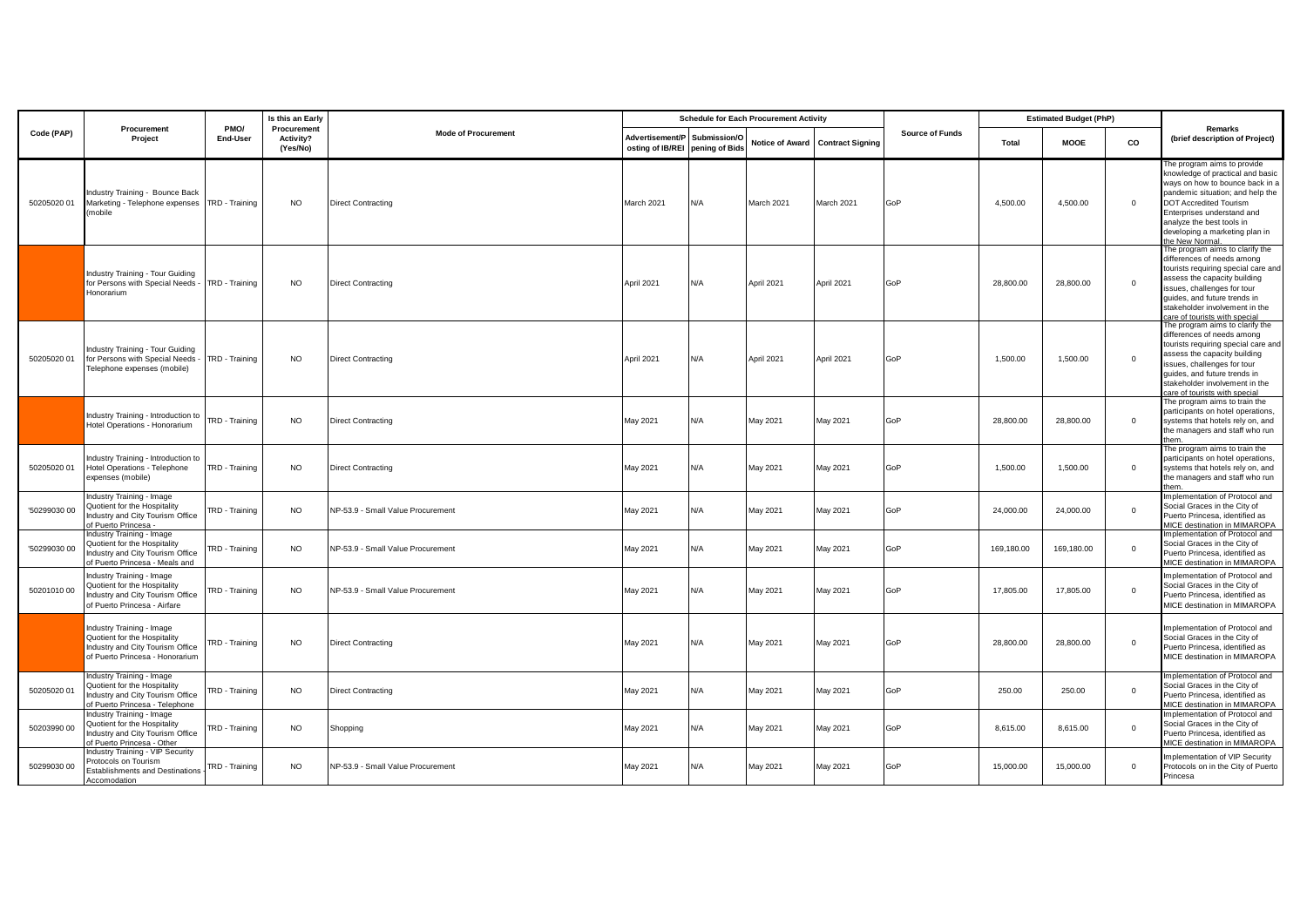|              |                                                                                                                                    |                  | Is this an Early                     |                                   |                                                                 |     | <b>Schedule for Each Procurement Activity</b> |                                |                        | <b>Estimated Budget (PhP)</b> |              |              |                                                                                                                                                                                                 |
|--------------|------------------------------------------------------------------------------------------------------------------------------------|------------------|--------------------------------------|-----------------------------------|-----------------------------------------------------------------|-----|-----------------------------------------------|--------------------------------|------------------------|-------------------------------|--------------|--------------|-------------------------------------------------------------------------------------------------------------------------------------------------------------------------------------------------|
| Code (PAP)   | Procurement<br>Project                                                                                                             | PMO/<br>End-User | Procurement<br>Activity?<br>(Yes/No) | <b>Mode of Procurement</b>        | Advertisement/P Submission/O<br>osting of IB/REI pening of Bids |     | Notice of Award                               | <b>Contract Signing</b>        | <b>Source of Funds</b> | <b>Total</b>                  | <b>MOOE</b>  | co           | Remarks<br>(brief description of Project)                                                                                                                                                       |
| 50299030 00  | Industry Training - VIP Security<br>Protocols on Tourism<br><b>Establishments and Destinations</b><br>Meals and Venue              | TRD - Training   | <b>NO</b>                            | NP-53.9 - Small Value Procurement | May 2021                                                        | N/A | May 2021                                      | May 2021                       | GoP                    | 151,980.00                    | 151,980.00   | $\mathbf{0}$ | Implementation of VIP Security<br>Protocols on in the City of Puerto<br>Princesa                                                                                                                |
| 50201010 00  | <b>Industry Training - VIP Security</b><br>rotocols on Tourism<br><b>Establishments and Destinations</b><br>Airfare                | TRD - Training   | <b>NO</b>                            | NP-53.9 - Small Value Procurement | May 2021                                                        | N/A | May 2021                                      | May 2021                       | GoP                    | 17,805.00                     | 17,805.00    | $\mathbf 0$  | Implementation of VIP Security<br>Protocols on in the City of Puerto<br>Princesa                                                                                                                |
|              | Industry Training - VIP Security<br>Protocols on Tourism<br><b>Establishments and Destinations</b><br>Honorarium                   | TRD - Training   | <b>NO</b>                            | <b>Direct Contracting</b>         | May 2021                                                        | N/A | May 2021                                      | May 2021                       | GoP                    | 19,200.00                     | 19,200.00    | $\mathbf 0$  | Implementation of VIP Security<br>Protocols on in the City of Puerto<br>Princesa                                                                                                                |
| 50205020 01  | Industry Training - VIP Security<br>rotocols on Tourism<br><b>Establishments and Destinations</b><br>Telephone Expenses (Mobile)   | TRD - Training   | <b>NO</b>                            | <b>Direct Contracting</b>         | May 2021                                                        | N/A | May 2021                                      | May 2021                       | GoP                    | 250.00                        | 250.00       | $\Omega$     | Implementation of VIP Security<br>Protocols on in the City of Puerto<br>Princesa                                                                                                                |
| 50203990 00  | Industry Training - VIP Security<br>Protocols on Tourism<br><b>Establishments and Destinations</b><br>Other supplies and materials | TRD - Training   | <b>NO</b>                            | Shopping                          | May 2021                                                        | N/A | May 2021                                      | May 2021                       | GoP                    | 8,615.00                      | 8,615.00     | $\mathbf 0$  | Implementation of VIP Security<br>Protocols on in the City of Puerto<br>Princesa                                                                                                                |
| '50299030 00 | Benchmarking activity - Tour<br><b>Onerator</b>                                                                                    | TDD - MPD        | <b>NO</b>                            | NP-53.9 - Small Value Procurement | N/A                                                             | N/A | Jun, Sep, Oct,<br>Nov 2021                    | Jun, Sep, Oct, Nov<br>2021     | GoP                    | 600,000.00                    | 600,000.00   | $\mathbf 0$  | Expenses for accommodation Re:<br>Benchmarking activity                                                                                                                                         |
| 50201010 00  | <b>Tourism and Travel Fairs - Travel</b>                                                                                           | TDD - MPD        | <b>NO</b>                            | NP-53.9 - Small Value Procurement | N/A                                                             | N/A | Jun, Sep, Oct,<br>Nov 2021                    | Jun, Sep, Oct, Nov<br>2021     | GoP                    | 17,135.00                     | 17,135.00    | $\mathbf{0}$ | Expenses for Travel Local Re:<br>Tourism and Travel Fairs                                                                                                                                       |
| 50299030 00  | Tourism and Travel Fairs -<br>Accommodation                                                                                        | TDD - MPD        | <b>NO</b>                            | NP-53.9 - Small Value Procurement | N/A                                                             | N/A | Jun, Sep, Oct,<br>Nov 2021                    | Jun, Sep, Oct, Nov<br>2021     | GoP                    | 143,000.00                    | 143,000.00   | $\mathbf{0}$ | Expenses for Accommodation<br>Local Re: Tourism and Travel<br>Fairs                                                                                                                             |
| 50299030 00  | Tourism and Travel Fairs - Meal<br>and Venue                                                                                       | TDD - MPD        | <b>NO</b>                            | NP-53.9 - Small Value Procurement | N/A                                                             | N/A | Jun, Sep, Oct,<br>Nov 2021                    | Jun, Sep, Oct, Nov<br>2021     | GoP                    | 398,888.00                    | 398,888.00   | $\Omega$     | Expenses for Meals and Venue<br>Re: Tourism and Travel Fairs                                                                                                                                    |
| 50299050 02  | <b>Tourism and Travel Fairs - Van</b><br>Hire                                                                                      | TDD - MPD        | <b>NO</b>                            | NP-53.9 - Small Value Procurement | N/A                                                             | N/A | Jun, Sep, Oct,<br>Nov 2021                    | Jun, Sep, Oct, Nov<br>2021     | GoP                    | 80,000.00                     | 80,000.00    | $\mathbf{0}$ | Expenses for Van Hire Re:<br>Tourism and Travel Fairs                                                                                                                                           |
| 50211990 00  | Tourism and Travel Fairs - Booth<br>Design and Construction                                                                        | TDD - MPD        | <b>NO</b>                            | NP-53.9 - Small Value Procurement | N/A                                                             | N/A | Jun, Sep, Oct,<br>Nov 2021                    | Jun, Sep, Oct, Nov<br>2021     | GoP                    | 300,000.00                    | 300,000.00   | $\mathbf 0$  | Expenses for Booth Design and<br>Construction Re: Tourism and<br><b>Travel Fairs</b>                                                                                                            |
| 50299050 03  | <b>Tourism and Travel Fairs - Booth</b><br>Space Rental                                                                            | TDD - MPD        | <b>NO</b>                            | <b>Direct Contracting</b>         | N/A                                                             | N/A | Jun, Sep, Oct,<br><b>Nov 2021</b>             | Jun, Sep, Oct, Nov<br>2021     | GoP                    | 238,000.00                    | 238,000.00   | $\mathbf{0}$ | Expenses for Booth Space Renta<br>Re: Tourism and Travel Fairs                                                                                                                                  |
| 50299990 00  | Tourism and Travel Fairs - Other<br>MOOE-Swab Tests and Antigen<br><b>Tests</b>                                                    | TDD - MPD        | <b>NO</b>                            | NP-53.9 - Small Value Procurement | N/A                                                             | N/A | Jun, Sep, Oct,<br>Nov 2021                    | Jun, Sep, Oct, Nov<br>2021     | GoP                    | 13,500.00                     | 13,500.00    | $\mathbf{0}$ | Other MOOE-Swab Tests and<br>Antigen Tests Expenses for Travel<br>Local Re: Tourism and Travel<br>Fairs                                                                                         |
| 50203990 00  | Tourism and Travel Fairs -<br><b>Financial Assistance</b>                                                                          | TDD - MPD        | <b>NO</b>                            | NP-53.5 Agency-to-Agency          | N/A                                                             | N/A | Jun, Sep, Oct,<br>Nov 2021                    | Jun, Sep, Oct, Nov GoP<br>2021 |                        | 100,000.00                    | 100,000.00   | $\mathbf{0}$ | <b>Financial Assistance Expenses</b><br>for Travel Local Re: Tourism and<br><b>Travel Fairs</b>                                                                                                 |
| 50299030 00  | Use of ICT in Digital Marketing -<br>Service Provider                                                                              | TDD - MPD        | <b>NO</b>                            | NP-53.9 - Small Value Procurement | April - Jun 2021                                                | N/A | N/A                                           | N/A                            | GoP                    | 465,932.00                    | 465,932.00   | $\mathbf 0$  | To boost the ICT knowledge of<br>our public and private<br>stakeholders to increase online<br>collaboration/networking, social<br>media, and data management                                    |
| 50299030 00  | Gender and Development<br>Program                                                                                                  | TDD - MPD        | <b>NO</b>                            | NP-53.9 - Small Value Procurement | Aug - Dec 2021                                                  | N/A | N/A                                           | N/A                            | GoP                    | 530,000.00                    | 530,000.00   | $\mathbf 0$  | To attract the public's curiosity on<br>why major landmarks or icons<br>nationwide are colored orange,<br>thereby providing opportunities for<br>advocates to explain the Anti-<br>VAW advocacy |
| 50299030 00  | Promotional Video and Photo<br>Library - Creatives/Advertising<br>Agency                                                           | TDD - MPD        | <b>NO</b>                            | <b>Competitive Bidding</b>        | April - Dec 2021                                                | N/A | N/A                                           | N/A                            | GoP                    | 1,700,000.00                  | 1,700,000.00 | $\mathbf 0$  | Promote MIMAROPA as<br>destination of choice                                                                                                                                                    |
| 5020101000   | Sustainable Tourism<br>Development - Travel Local                                                                                  | TDD - MPD        | <b>NO</b>                            | NP-53.9 - Small Value Procurement | N/A                                                             | N/A | N/A                                           | N/A                            | GoP                    | 61,778.28                     | 61,778.28    | $\mathbf{0}$ | Expenses for Travel Local Re:<br>Sustainable Tourism                                                                                                                                            |
| 50299030 00  | Sustainable Tourism<br>Development - Accommodation                                                                                 | TDD - MPD        | <b>NO</b>                            | NP-53.9 - Small Value Procurement | N/A                                                             | N/A | N/A                                           | N/A                            | GoP                    | 44,000.00                     | 44,000.00    | $\mathbf 0$  | Expenses for Accommodation<br>Re: Sustainable Tourism                                                                                                                                           |
| 50299050 02  | Sustainable Tourism<br>Development - Van Rental                                                                                    | TDD - MPD        | <b>NO</b>                            | NP-53.9 - Small Value Procurement | N/A                                                             | N/A | N/A                                           | N/A                            | GoP                    | 78,000.00                     | 78,000.00    | $\mathbf 0$  | Expenses for Van Rental Re:<br>Sustainable Tourism                                                                                                                                              |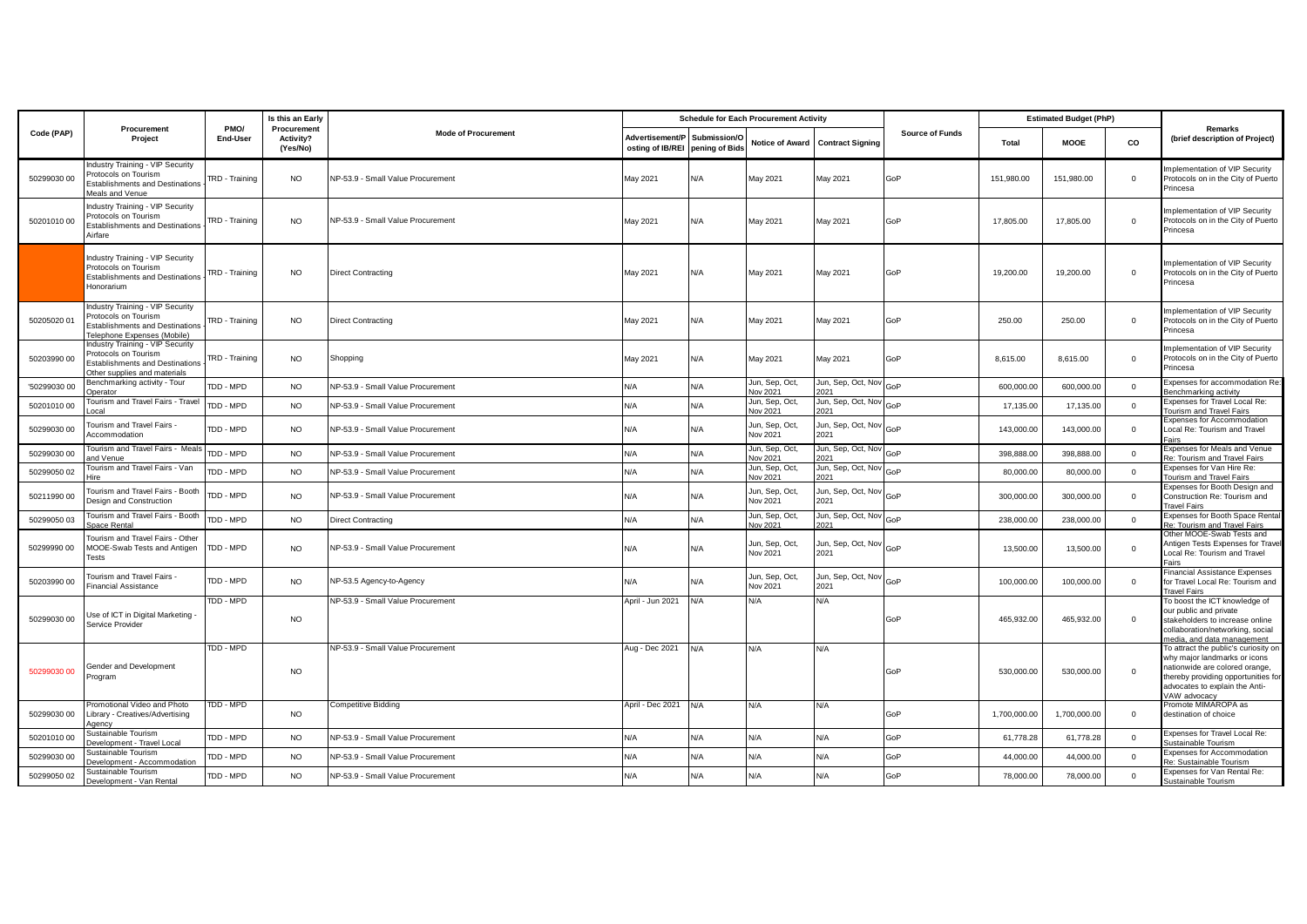|             |                                                                                                                                                              |                  | Is this an Early                     |                                   |                                                  |                | <b>Schedule for Each Procurement Activity</b>      |                                  |                        |            | <b>Estimated Budget (PhP)</b> |              |                                                                                                                                                     |
|-------------|--------------------------------------------------------------------------------------------------------------------------------------------------------------|------------------|--------------------------------------|-----------------------------------|--------------------------------------------------|----------------|----------------------------------------------------|----------------------------------|------------------------|------------|-------------------------------|--------------|-----------------------------------------------------------------------------------------------------------------------------------------------------|
| Code (PAP)  | Procurement<br>Project                                                                                                                                       | PMO/<br>End-User | Procurement<br>Activity?<br>(Yes/No) | <b>Mode of Procurement</b>        | Advertisement/P Submission/O<br>osting of IB/REI | pening of Bids |                                                    | Notice of Award Contract Signing | <b>Source of Funds</b> | Total      | <b>MOOE</b>                   | CO           | Remarks<br>(brief description of Project)                                                                                                           |
| 50203990 00 | Sustainable Tourism<br>Development - Other Supplies<br>Expense                                                                                               | TDD - MPD        | <b>NO</b>                            | NP-53.9 - Small Value Procurement | N/A                                              | N/A            | N/A                                                | N/A                              | GoP                    | 221.72     | 221.72                        | $\mathbf{0}$ | <b>Expenses for Other Supplies</b><br>Expense Re: Sustainable Tourism<br>Development                                                                |
| 50299990 00 | Sustainable Tourism<br>Development - Other MOOE-<br>Swab Tests and Antigen Tests                                                                             | TDD - MPD        | <b>NO</b>                            | NP-53.9 - Small Value Procurement | N/A                                              | N/A            | N/A                                                | N/A                              | GoP                    | 16,000.00  | 16,000.00                     | $\mathbf{0}$ | Expenses for Other MOOE-Swab<br>Tests and Antigen Tests Re:<br>Sustainable Tourism                                                                  |
| 5020101000  | Product Development Guidebook<br>for LGUs - Formulation of Product<br>TDD - MPD<br>Development Guidebook for<br>LGUs                                         |                  | <b>NO</b>                            | NP-53.9 - Small Value Procurement | N/A                                              | N/A            | Apr, May, Jun, Jul Apr, May, Jun, Jul<br>2021 2021 |                                  | GoP                    | 341,864.00 | 341.864.00                    | $\Omega$     | Expenses for the conduct of<br>Product Development Guidebook<br>for LGUs - Formulation of Product<br>Development Guidebook for<br>LGUs              |
| 50299030 00 | Product Development Guidebook<br>for LGUs - Pilot Testing in<br>Mindoro Oriental - Tour Operator                                                             | TDD - MPD        | <b>NO</b>                            | NP-53.9 - Small Value Procurement | N/A                                              | N/A            | October 2021                                       | October 2021                     | GoP                    | 200,000.00 | 200,000.00                    | $\mathbf{0}$ | Expenses for the conduct of<br>Product Development Guidebook<br>for LGUs - Pilot Testing in<br>Mindoro Oriental<br>Expenses for the conduct of Farm |
| 50299030 00 | Farm Tourism - Monitor and<br>assessment of potential farm<br>tourism sites                                                                                  | TDD - MPD        | <b>NO</b>                            | NP-53.9 - Small Value Procurement | N/A                                              | N/A            | Mar - April 2021                                   | Mar - April 2021                 | GoP                    | 300,000.00 | 300,000.00                    | $\mathbf 0$  | Tourism - Monitor and<br>assessment of potential farm<br>iriom eitog                                                                                |
| 50201010 00 | Center of F.U.N. (Farm, Faith,<br>Food) Under New Normal - Site<br>nspection and discussions with<br>LGU's and stakeholders                                  | TDD - MPD        | <b>NO</b>                            | NP-53.9 - Small Value Procurement | April 2021                                       | N/A            | April 2021                                         | April 2021                       | GoP                    | 49,996.00  | 49,996.00                     | $\mathbf 0$  | Strengthen the regional cluster<br>circuits, and restore/rebuild<br>confidence of people to travel to<br>be able to restart local economy           |
| 50201010 00 | Center of F.U.N. (Farm, Faith,<br>Food) Under New Normal -<br>Validation trip with National and<br>Local tour operators including<br>NCR, and conduct of B2B | TDD - MPD        | <b>NO</b>                            | NP-53.9 - Small Value Procurement | May 2021                                         | N/A            | May 2021                                           | May 2021                         | GoP                    | 241,965.00 | 241,965.00                    | $\mathbf 0$  | Strengthen the regional cluster<br>circuits, and restore/rebuild<br>confidence of people to travel to<br>be able to restart local economy           |
| 5020101000  | Center of F.U.N. (Farm, Faith,<br>Food) Under New Normal - Final<br>validation with Branding, TPB,<br>Sec (Final circuit)                                    | TDD - MPD        | <b>NO</b>                            | NP-53.9 - Small Value Procurement | <b>July 2021</b>                                 | N/A            | <b>July 2021</b>                                   | <b>July 2021</b>                 | GoP                    | 399,882.00 | 399,882.00                    | $\mathbf 0$  | Strengthen the regional cluster<br>circuits, and restore/rebuild<br>confidence of people to travel to<br>be able to restart local economy           |
| 50201010 00 | Center of F.U.N. (Farm, Faith,<br>Food) Under New Normal -<br>Organize product launching                                                                     | TDD - MPD        | <b>NO</b>                            | NP-53.9 - Small Value Procurement | August 2021                                      | N/A            | August 2021                                        | August 2021                      | GoP                    | 200.000.00 | 200,000,00                    | $\mathbf 0$  | Strengthen the regional cluster<br>circuits, and restore/rebuild<br>confidence of people to travel to<br>be able to restart local economy           |
| 5020101000  | Drive and Dive Circuit - Product<br>Audit/Inspection                                                                                                         | TDD - MPD        | <b>NO</b>                            | NP-53.9 - Small Value Procurement | April 2021                                       | N/A            | April 2021                                         | April 2021                       | GoP                    | 57,995.00  | 57,995.00                     | $\mathbf 0$  | Strengthen the regional cluster<br>circuits, and restore/rebuild<br>confidence of people to travel to<br>be able to restart local economy           |
| 5020101000  | Drive and Dive Circuit - Training<br>and Capability building for dive<br>quides and spotters                                                                 | TDD - MPD        | <b>NO</b>                            | NP-53.9 - Small Value Procurement | April 2021                                       | N/A            | April 2021                                         | April 2021                       | GoP                    | 99.980.00  | 99.980.00                     | $\Omega$     | Strengthen the regional cluster<br>circuits, and restore/rebuild<br>confidence of people to travel to<br>be able to restart local economy           |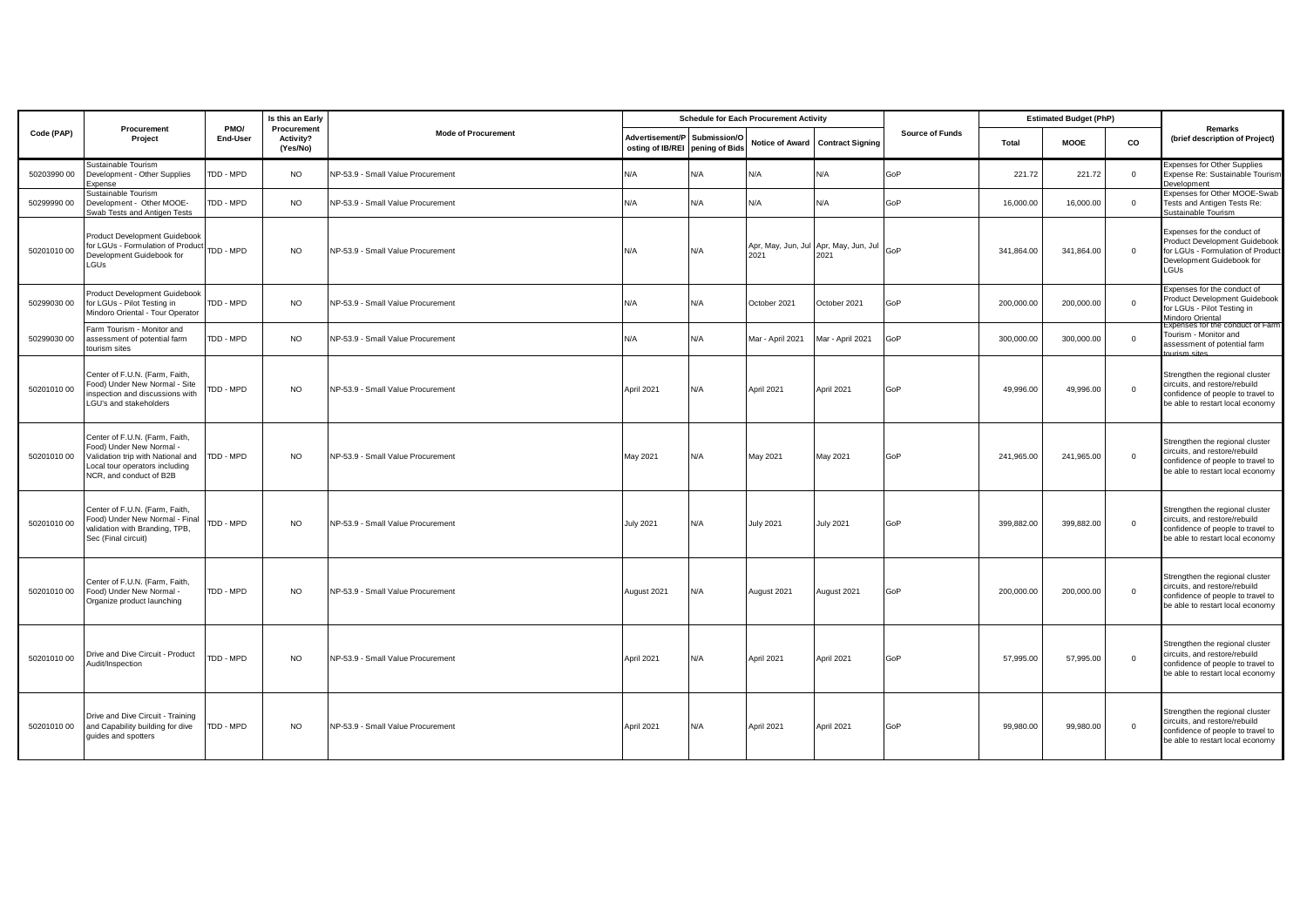|             |                                                                                                                            |                  | Is this an Early                     |                                   |                                                                 |     | <b>Schedule for Each Procurement Activity</b> |                                       |                        | <b>Estimated Budget (PhP)</b> |            |              |                                                                                                                                           |
|-------------|----------------------------------------------------------------------------------------------------------------------------|------------------|--------------------------------------|-----------------------------------|-----------------------------------------------------------------|-----|-----------------------------------------------|---------------------------------------|------------------------|-------------------------------|------------|--------------|-------------------------------------------------------------------------------------------------------------------------------------------|
| Code (PAP)  | Procurement<br>Project                                                                                                     | PMO/<br>End-User | Procurement<br>Activity?<br>(Yes/No) | <b>Mode of Procurement</b>        | Advertisement/P Submission/O<br>osting of IB/REI pening of Bids |     |                                               | Notice of Award Contract Signing      | <b>Source of Funds</b> | Total                         | MOOE       | co           | <b>Remarks</b><br>(brief description of Project)                                                                                          |
| 5020101000  | Drive and Dive Circuit - Validation<br>trip with National and Local tour<br>operators including NCR, and<br>conduct of B2B | TDD - MPD        | <b>NO</b>                            | NP-53.9 - Small Value Procurement | April 2021                                                      | N/A | April 2021                                    | April 2021                            | GoP                    | 249,970.00                    | 249,970.00 | $\mathbf 0$  | Strengthen the regional cluster<br>circuits, and restore/rebuild<br>confidence of people to travel to<br>be able to restart local economy |
| 5020101000  | Drive and Dive Circuit - Final<br>validation with Branding, TPB.<br>Sec (Final circuit)                                    | TDD - MPD        | <b>NO</b>                            | NP-53.9 - Small Value Procurement | April 2021                                                      | N/A | April 2021                                    | April 2021                            | GoP                    | 300,000.00                    | 300,000.00 | $\mathbf 0$  | Strengthen the regional cluster<br>circuits, and restore/rebuild<br>confidence of people to travel to<br>be able to restart local economy |
| 5020101000  | Drive and Dive Circuit - Organize<br>product launching                                                                     | TDD - MPD        | <b>NO</b>                            | NP-53.9 - Small Value Procurement | April 2021                                                      | N/A | April 2021                                    | April 2021                            | GoP                    | 100,000.00                    | 100,000.00 | $\mathbf 0$  | Strengthen the regional cluster<br>circuits, and restore/rebuild<br>confidence of people to travel to<br>be able to restart local economy |
| 50211990 00 | Regional Circuit Development<br>Plan - Hiring Consulting Firm                                                              | TDD - MPD        | <b>NO</b>                            | NP-53.9 - Small Value Procurement | March - Sep 2021 N/A                                            |     |                                               | March - Sep 2021 March - Sep 2021 GoP |                        | 350,000.00                    | 350,000.00 | $\circ$      | Expenses for other professional<br>services Re: Regional Circuit<br>Development Plan                                                      |
| 5020101002  | Regional Circuit Development<br>Plan - Tourism Product Review<br>Seminar-Workshop                                          | TDD - MPD        | <b>NO</b>                            | NP-53.9 - Small Value Procurement | March - Sep 2021 N/A                                            |     |                                               | March - Sep 2021 March - Sep 2021     | GoP                    | 500,000.00                    | 500,000.00 | $\circ$      | Expenses for accommodation,<br>meals and venue local Re:<br>Regional Circuit Development<br>Plan                                          |
| 5020101000  | Regional Circuit Development<br>Plan - Product<br>Audit/Assessment/ Validation for<br>GIS Mapping                          | TDD - MPD        | <b>NO</b>                            | NP-53.9 - Small Value Procurement | March - Sep 2021 N/A                                            |     |                                               | March - Sep 2021 March - Sep 2021 GoP |                        | 800,000.00                    | 800,000.00 | $\mathbf 0$  | Expenses for accommodation,<br>meals and venue local Re:<br>Regional Circuit Development<br>Plan                                          |
| 5020101002  | Regional Circuit Development<br>Plan - Conduct<br>FGDs/consultation<br>meetings/workshops                                  | TDD - MPD        | <b>NO</b>                            | NP-53.9 - Small Value Procurement | March - Sep 2021 N/A                                            |     |                                               | March - Sep 2021 March - Sep 2021 GoP |                        | 350,000.00                    | 350,000.00 | $\mathsf 0$  | Expenses for accommodation.<br>meals and venue local Re:<br>Regional Circuit Development<br>Plan                                          |
| 5020101002  | Regional Circuit Development<br>Plan - Integration of the Plan in<br>the Regional Tourism<br>Development Plan              | TDD - MPD        | <b>NO</b>                            | NP-53.9 - Small Value Procurement | March - Sep 2021 N/A                                            |     |                                               | March - Sep 2021 March - Sep 2021     | GoP                    | 300,000.00                    | 300,000.00 | $\circ$      | Expenses for accommodation,<br>meals and venue local Re:<br>Regional Circuit Development<br>Plan                                          |
| 5020101000  | Dive Safari Circuit                                                                                                        | TDD - MPD        | <b>NO</b>                            | NP-53.9 - Small Value Procurement | April - May 2021 N/A                                            |     | April - May 2021                              | April - May 2021                      | GoP                    | 800,000.00                    | 800,000.00 | $\mathbf 0$  | Assessment of dive sites in<br>Mindoro Occ. (Mamburao &<br>Paluan), and Mindoro Oriental<br>(Pola and Pinamalayan)                        |
| 5020101000  | <b>Tourism Peace Village</b><br>Development (ELCAC Strategy)<br>Assesment - Travel Local                                   | TDD - MPD        | <b>NO</b>                            | NP-53.9 - Small Value Procurement | March - Oct 2021 N/A                                            |     | March - Oct 2021                              | March - Oct 2021                      | GoP                    | 54,270.00                     | 54,270.00  | $\circ$      | Expenses for Travel Local Re:<br>Tourism Peace Village<br>Development (ELCAC Strategy)<br>Assesment                                       |
| 50299030 00 | Tourism Peace Village<br>Development (ELCAC Strategy)<br>Assesment - Accommodation                                         | TDD - MPD        | <b>NO</b>                            | NP-53.9 - Small Value Procurement | March - Oct 2021 N/A                                            |     | March - Oct 2021                              | March - Oct 2021                      | GoP                    | 48,400.00                     | 48,400.00  | $\mathbf{0}$ | Expenses for Accommodation<br>Local Re: Tourism Peace Village<br>Development (ELCAC Strategy)<br>Assesment                                |
| 50299030 00 | Tourism Peace Village<br>Development (ELCAC Strategy)<br>Assesment - Meals and Venue                                       | TDD - MPD        | <b>NO</b>                            | NP-53.9 - Small Value Procurement | March - Oct 2021 N/A                                            |     | March - Oct 2021                              | March - Oct 2021                      | GoP                    | 21,780.00                     | 21,780.00  | $\circ$      | Expenses for Meals and Venue<br>Re: Tourism Peace Village<br>Development (ELCAC Strategy)<br>Assesment                                    |
| 50299050 02 | <b>Tourism Peace Village</b><br>Development (ELCAC Strategy)<br>Assesment - Van Hire                                       | TDD - MPD        | <b>NO</b>                            | NP-53.9 - Small Value Procurement | March - Oct 2021 N/A                                            |     | March - Oct 2021 March - Oct 2021             |                                       | GoP                    | 45,000.00                     | 45,000.00  | $\circ$      | Expenses for Van Hire Re:<br><b>Tourism Peace Village</b><br>Development (ELCAC Strategy)<br>Assesment                                    |
| 50203990 00 | Tourism Peace Village<br>Development (ELCAC Strategy)<br>Assesment - Other Supplies<br>Expense                             | TDD - MPD        | <b>NO</b>                            | NP-53.9 - Small Value Procurement | March - Oct 2021 N/A                                            |     | March - Oct 2021 March - Oct 2021             |                                       | GoP                    | 6,600.00                      | 6,600.00   | $\circ$      | <b>Expenses for Other Supplies</b><br>Expense Re: Tourism Peace<br>Village Development (ELCAC<br>Strategy) Assesment                      |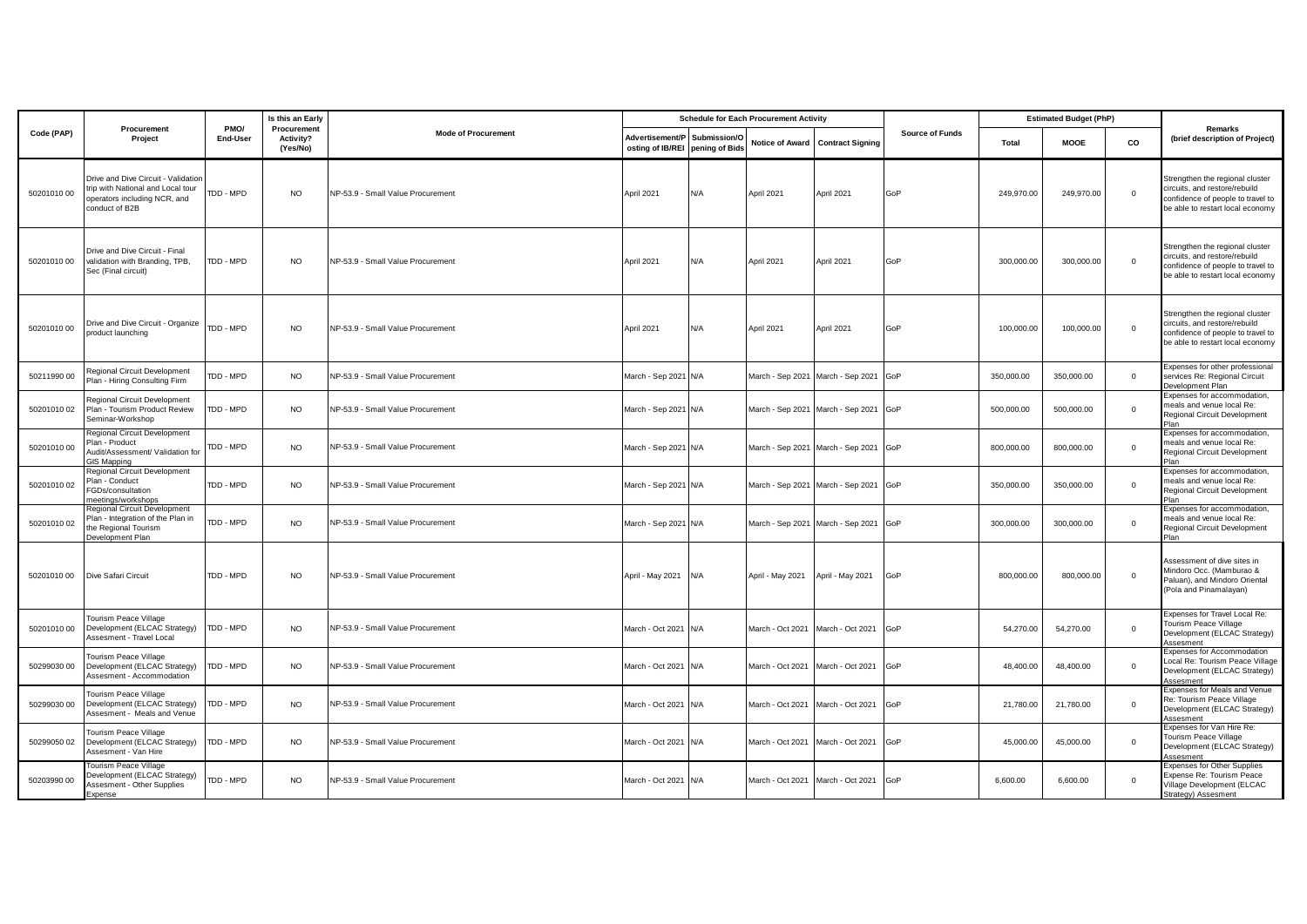|             |                                                                                                                                                    |                         | Is this an Early                     |                                   |                                                                 |     | <b>Schedule for Each Procurement Activity</b> |                                  |                        | <b>Estimated Budget (PhP)</b> |              |              | Remarks                                                                                                                                    |
|-------------|----------------------------------------------------------------------------------------------------------------------------------------------------|-------------------------|--------------------------------------|-----------------------------------|-----------------------------------------------------------------|-----|-----------------------------------------------|----------------------------------|------------------------|-------------------------------|--------------|--------------|--------------------------------------------------------------------------------------------------------------------------------------------|
| Code (PAP)  | Procurement<br>Project                                                                                                                             | PMO/<br><b>End-User</b> | Procurement<br>Activity?<br>(Yes/No) | <b>Mode of Procurement</b>        | Advertisement/P Submission/O<br>osting of IB/REI pening of Bids |     |                                               | Notice of Award Contract Signing | <b>Source of Funds</b> | Total                         | <b>MOOE</b>  | co           | (brief description of Project)                                                                                                             |
| 50299990 00 | <b>Tourism Peace Village</b><br>Development (ELCAC Strategy)<br>Assesment - Other Supplies<br>Expense (Other MOOE-Swab<br>Fests and Antigen Tests) | TDD - MPD               | <b>NO</b>                            | NP-53.9 - Small Value Procurement | March - Oct 2021 N/A                                            |     | March - Oct 2021 March - Oct 2021             |                                  | GoP                    | 105,000.00                    | 105,000.00   | $\circ$      | Expenses for (Other MOOE-Swab<br>Tests and Antigen Tests) Re:<br><b>Tourism Peace Village</b><br>Development (ELCAC Strategy)<br>Assesment |
| 50299030 00 | <b>Tourism Peace Village</b><br>Development (ELCAC Strategy)<br>Convergence Plan - Meals and<br>Venue                                              | DD - MPD                | <b>NO</b>                            | NP-53.9 - Small Value Procurement | March - Oct 2021 N/A                                            |     | March - Oct 2021                              | March - Oct 2021                 | GoP                    | 150,000,00                    | 150,000,00   | $\mathbf{0}$ | Expenses for Meals and Venue<br>Re: Tourism Peace Village<br>Development (ELCAC Strategy)<br>Convergence Plan                              |
| 5020101000  | <b>Tourism Peace Village</b><br>Development (ELCAC Strategy)<br>Training - Travel Local                                                            | TDD - MPD               | <b>NO</b>                            | NP-53.9 - Small Value Procurement | July - Oct 2021                                                 | N/A | July - Oct 2021                               | July - Oct 2021                  | GoP                    | 39,520.00                     | 39,520.00    | $\circ$      | Expenses for Travel Local Re:<br><b>Tourism Peace Village</b><br>Development (ELCAC Strategy)<br>Training                                  |
| 50299030 00 | <b>Tourism Peace Village</b><br>Development (ELCAC Strategy)<br>Training - Accommodation                                                           | TDD - MPD               | <b>NO</b>                            | NP-53.9 - Small Value Procurement | July - Oct 2021                                                 | N/A | July - Oct 2021                               | July - Oct 2021                  | GoP                    | 83,600.00                     | 83,600.00    | $\circ$      | <b>Expenses for Accommodation</b><br>Local Re: Tourism Peace Village<br>Development (ELCAC Strategy)<br>Training                           |
| 50299030 00 | Tourism Peace Village<br>Development (ELCAC Strategy)<br>Training - Meals and Venue                                                                | TDD - MPD               | <b>NO</b>                            | NP-53.9 - Small Value Procurement | July - Oct 2021                                                 | N/A | July - Oct 2021                               | July - Oct 2021                  | GoP                    | 108,000.00                    | 108,000.00   | $\Omega$     | Expenses for Meals and Venue<br>Re: Tourism Peace Village<br>Development (ELCAC Strategy)<br>Training                                      |
| 50299050 02 | <b>Tourism Peace Village</b><br>Development (ELCAC Strategy)<br>Training - Van Hire                                                                | TDD - MPD               | <b>NO</b>                            | VP-53.9 - Small Value Procurement | July - Oct 2021                                                 | N/A | July - Oct 2021                               | July - Oct 2021                  | GoP                    | 35,000.00                     | 35,000.00    | $^{\circ}$   | Expenses for Van Hire Re:<br>Tourism Peace Village<br>Development (ELCAC Strategy)<br>Training                                             |
| 50203990 00 | Tourism Peace Village<br>Development (ELCAC Strategy)<br>Assesment - Other Supplies<br>Expense                                                     | TDD - MPD               | <b>NO</b>                            | VP-53.9 - Small Value Procurement | July - Oct 2021                                                 | N/A | July - Oct 2021                               | July - Oct 2021                  | GoP                    | 53,580.00                     | 53,580.00    | $\mathbf{0}$ | <b>Expenses for Other Supplies</b><br>Expense Re: Tourism Peace<br>Village Development (ELCAC<br>Strategy) Training                        |
| 50299990 00 | Tourism Peace Village<br>Development (ELCAC Strategy)<br>Training - Other Supplies<br>Expense (Other MOOE-Swab<br>Tests and Antigen Tests)         | TDD - MPD               | <b>NO</b>                            | NP-53.9 - Small Value Procurement | July - Oct 2021                                                 | N/A | July - Oct 2021                               | July - Oct 2021                  | GoP                    | 76,000.00                     | 76,000.00    | $\mathbf{0}$ | Expenses for (Other MOOE-Swab<br>Tests and Antigen Tests) Re:<br><b>Tourism Peace Village</b><br>Development (ELCAC Strategy)<br>Training  |
|             | <b>Tourism Peace Village</b><br>Development (ELCAC Strategy)<br>Convergence Plan - Tokens                                                          | TDD - MPD               | <b>NO</b>                            | NP-53.9 - Small Value Procurement | July - Oct 2021                                                 | N/A | July - Oct 2021                               | July - Oct 2021                  | GoP                    | 96,450.00                     | 96,450.00    | $\mathbf{0}$ | Expenses for Tokens Re: Tourism<br>Peace Village Development<br>(ELCAC Strategy) Training                                                  |
|             | Tourism Peace Village<br>Development (ELCAC Strategy)<br>Convergence Plan - Speaker<br>Honorarium                                                  | TDD - MPD               | <b>NO</b>                            | VP-53.9 - Small Value Procurement | July - Oct 2021                                                 | N/A | July - Oct 2021                               | July - Oct 2021                  | GoP                    | 76,800.00                     | 76,800.00    | $\circ$      | <b>Expenses for Speaker</b><br>Honorarium Re: Tourism Peace<br>Village Development (ELCAC<br>Strategy) Training                            |
|             | Procurement of two (2) units of<br>Motor Vehicle for the use of the<br>Regional Director and staff                                                 | TDD - MPD               | <b>NO</b>                            | Competitive Bidding               | Feb - Dec 2021                                                  | N/A | Feb - Dec 2021                                | Feb - Dec 2021                   | GoP                    | 3,000,000.00                  | 3,000,000.00 | $\mathbf{0}$ | Continuously upgrade the<br>services of the DOT MIMAROPA<br>until the highest level of customer<br>satisfaction is achieved                |
|             | ICT equipment                                                                                                                                      | TDD - MPD               | <b>NO</b>                            | NP-53.9 - Small Value Procurement | Feb - Dec 2021                                                  | N/A | Feb - Dec 2021                                | Feb - Dec 2021                   | GoP                    | 1,500,000.00                  | 1,500,000.00 | $\circ$      | Continuously upgrade the<br>services of the DOT MIMAROPA<br>until the highest level of customer<br>satisfaction is achieved                |
|             | <b>Furniture and Fixtures</b>                                                                                                                      | TDD - MPD               | <b>NO</b>                            | NP-53.9 - Small Value Procurement | Feb - Dec 2021                                                  | N/A | Feb - Dec 2021                                | Feb - Dec 2021                   | GoP                    | 500,000.00                    | 500,000.00   | $\mathbf{0}$ | Continuously upgrade the<br>services of the DOT MIMAROPA<br>until the highest level of customer<br>satisfaction is achieved                |
|             | Hiring / Renewal of Contracts of<br>Service of Job Order / Project-<br>based / Local Hire Personnel                                                | ADMIN                   | <b>NO</b>                            | Direct Contracting                | N/A                                                             | N/A | Jan - Dec 2021                                | Jan - Dec 2021                   | GoP                    | 3,123,886.00                  | 3,123,886.00 | $\circ$      | To hire Job Order personnel to<br>provide manpower complement<br>to the Regional Office operations.                                        |
|             | Purchase of Accountable and<br>Non-Accountable Forms, Office<br>Supplies & Equipment, Airfare<br><b>Tickets</b>                                    | <b>ADMIN</b>            | <b>NO</b>                            | VP-53.5 Agency-to-Agency          | N/A                                                             | N/A | As the need<br>arises                         | As the need arises               | GoP                    | 582,303.00                    | 582,303.00   | $\Omega$     | Accountable and Non-<br>Accountable Forms, Office<br>Supplies and Equipment and<br>Airfare Tickets needed by the<br>Regional Office        |
|             | Payment of rent, utilities and<br>enewal of bonds and insurance                                                                                    | ADMIN                   | <b>NO</b>                            | NP-53.5 Agency-to-Agency          | N/A                                                             | N/A | As the need<br>arises                         | As the need arises               | GoP                    | 902,712.00                    | 902,712.00   | $\circ$      | Payment of rent, utilities and<br>renewal of bonds and insurance<br>for the official use of the Regional<br>Office                         |